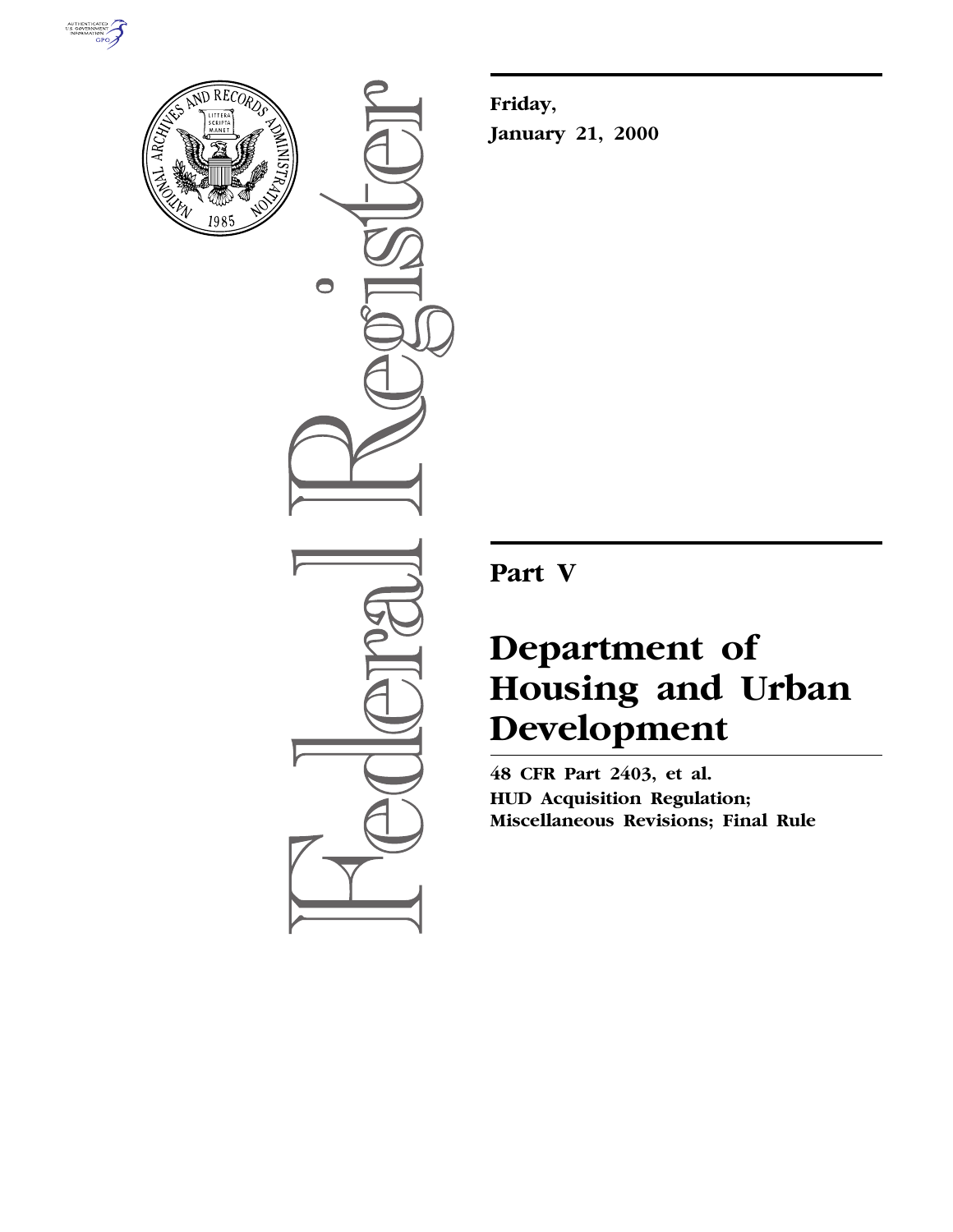## **DEPARTMENT OF HOUSING AND URBAN DEVELOPMENT**

**48 CFR Parts 2403, 2409, 2436, 2439, 2442, 2452, and 2453**

**[Docket No. FR–4291–F–02]**

**RIN 2535–AA25**

## **HUD Acquisition Regulation; Miscellaneous Revisions**

**AGENCY:** Office of the Chief Procurement Officer (CPO) DHUD. **ACTION:** Final rule.

**SUMMARY:** This rule amends the Department of Housing and Urban Development (HUD) Acquisition Regulation (HUDAR) to implement changes applicable to HUD's procurement activities made in the Federal Acquisition Regulation since the HUDAR's last issuance and implements miscellaneous HUD procurement rules.

**DATES:** *Effective Date:* This rule is effective February 22, 2000, except for the addition of a part heading and authority citation for part 2439, which is effective September 22, 1999.

#### **FOR FURTHER INFORMATION CONTACT:**

Frederick Graves, Policy and Field Operations Division, Office of Procurement and Contracts (Seattle Outstation), U.S. Department of Housing and Urban Development, Seattle Federal Office Building, 909 1st Avenue, Seattle, WA 98104–1000, telephone (206) 220– 5122 extension 3450, FAX (206) 220– 5406. Persons with hearing or speech impairments may access that number via TTY by calling the Federal Information Relay Service at (800) 877– 8339.

**SUPPLEMENTARY INFORMATION:** On August 23, 1999, at 64 FR 46103, the Department of Housing and Urban Development published a proposed rule making miscellaneous changes to the HUD Acquisition Regulation (HUDAR) and invited public comments for 60 days. No public comments were received on the proposed rule. HUD is adopting as final the proposed rule without change.

## **Findings and Certificates**

## *Paperwork Reduction Act Statement*

The information collection requirements contained in the HUDAR have been approved by the Office of Management and Budget (OMB) in accordance with the Paperwork Reduction Act of 1995 (44 U.S.C. 3501– 3520), and have been assigned OMB approval number 2535–0091. An agency may not conduct or sponsor, and a

person is not required to respond to, a collection of information unless the collection displays a valid control number.

## *Unfunded Mandates Reform Act*

The Secretary has reviewed this rule before publication and by approving it certifies, in accordance with the Unfunded Mandates Reform Act of 1995 (2 U.S.C. 1532), that this rule does not impose a Federal Mandate that will result in the expenditure by State, local, and tribal governments, in the aggregate, or by the private sector, of \$100 million or more in any one year.

## *Regulatory Flexibility Act*

The Secretary, in accordance with the Regulatory Flexibility Act (5 U.S.C. 605(b)), has reviewed and approved this rule, and in so doing certifies that this rule will not have a significant economic impact on a substantial number of small entities. Small businesses were specifically invited, however, to comment on whether this rule would significantly affect them, and persons were invited to submit comments according to the instructions in the **DATES** and **COMMENTS** sections in the preamble of the proposed rule. No comments were received.

#### *Environmental Impact*

This rule does not direct, provide for assistance or loan and mortgage insurance for, or otherwise govern or regulate real property acquisition, disposition, leasing, rehabilitation, alteration, demolition or new construction, or establish, revise or provide for standards for construction or construction materials, manufactured housing or occupancy. Accordingly, under 24 CFR  $50.19(c)(1)$ , this rule is categorically excluded from environmental review under the National Environmental Policy Act of 1969 (42 U.S.C. 4321). Accordingly, a Finding of No significant Impact is not required.

#### *Executive Order 13132, Federalism*

This final rule does not have federalism implications and does not impose substantial direct compliance costs on State and local governments or preempt State law within the meaning of Executive Order 13132 (entitled ''Federalism'').

## *Executive Order 13045, Protection of Children From Environmental Health Risks and Safety Risks*

This rule will not pose an environmental health risk or safety risk to children.

## **List of Subjects in 48 CFR Parts 2403, 2409, 2436, 2439, 2442, 2452, and 2453**

Government procurement, HUD acquisition regulation.

1. The authority citation for part 2403 continues to read as follows:

**Authority:** 42 U.S.C. 3535(d).

2. Section 2403.670 is revised to read as follows:

#### **2403.670 Solicitation provision and contract clause.**

Insert the clause at 48 CFR 2452.203– 70 in all solicitations and contracts.

## **PART 2409—CONTRACTOR QUALIFICATIONS**

3. The authority citation for part 2409 continues to read as follows:

**Authority:** 40 U.S.C. 486(c); and 42 U.S.C. 3535(d).

4. Section 2409.507–1 is revised to read as follows:

#### **2409.507–1 Solicitation provisions.**

The Contracting Officer shall insert a provision substantially the same as the provision at 48 CFR 2452.209–70, Potential Organizational Conflicts of Interest, in all solicitations over the simplified acquisition limitation when the Contracting Officer has reason to believe that a potential organizational conflict of interest exists. The Contracting Officer shall describe the nature of the potential conflict in the provision.

5. Section 2409.507–2 is revised to read as follows:

#### **2409.507–2 Contract clauses.**

The Contracting Officer shall insert a clause substantially the same as the clause at 48 CFR 2452.209–71, Limitation on Future Contracts, in all contracts above the simplified acquisition threshold. The Contracting Officer shall describe in the clause the nature of the potential conflict, and the negotiated terms and the duration of the limitation.

## **PART 2436—CONSTRUCTION AND ARCHITECT-ENGINEER CONTRACTS**

6. The authority citation for part 2436 continues to read as follows:

**Authority:** 40 U.S.C. 486(c); 42 U.S.C. 3535(d).

7. Paragraph (a)(2) of section 2436.602–2 is revised to read as follows:

#### **2436.602–2 Evaluation boards.**

 $(a) * * * *$ 

(2) The cognizant program office head for boards appointed at the field level. \* \* \* \* \*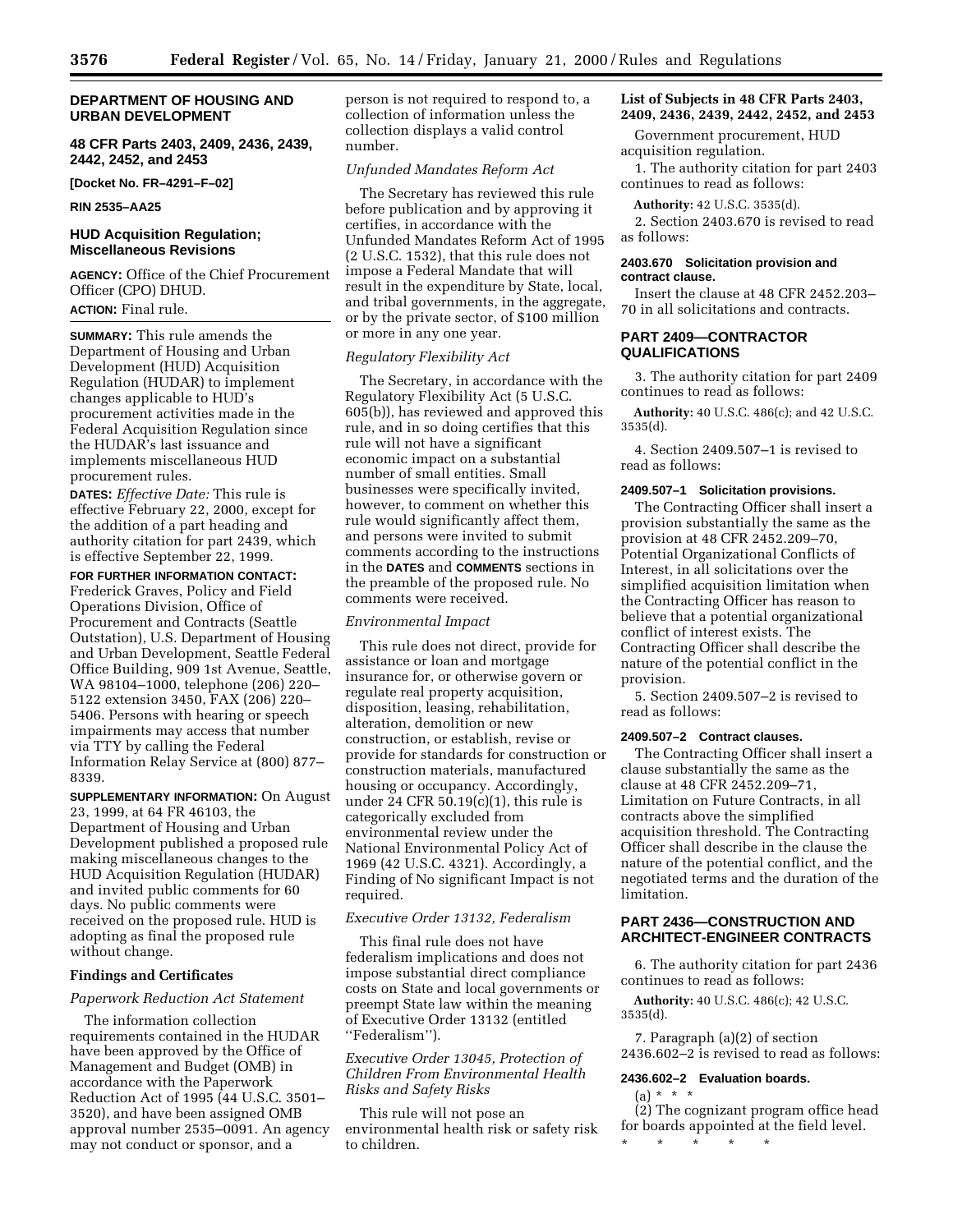8. Section 2436.602–4 is revised to read as follows:

#### **2436.602–4 Selection authority.**

(a) The final selection decision shall be made by the cognizant Primary Organization Head in headquarters, or field program office head.

9. A part heading and an authority citation are added for part 2439 reading as follows:

## **PART 2439—ACQUISITION OF INFORMATION TECHNOLOGY**

**Authority:** 40 U.S.C. 486(c); 42 U.S.C. 3535(d).

10. In section 2439.107, a new paragraph (b) is added to read as follows:

## **2439.107 Contract clauses.**

(b) The contracting officer shall insert the clause at 48 CFR 2452.239–71, Information Technology Virus Security, in solicitations and contracts under which the contractor will provide information technology hardware, software or data products.

## **PART 2442—CONTRACT ADMINISTRATION**

11. The authority citation for part 2442 continues to read as follows:

**Authority:** 40 U.S.C. 486(c); 42 U.S.C. 3535(d).

12. Section 2442.1106 is revised to read as follows:

## **2442.1106 Reporting requirements.**

(a) All contracts for professional or technical services of a developmental or advisory nature exceeding \$500,000 shall include a requirement for the use of systematic project planning and progress reporting. The Contracting Officer may require the use of such project planning and reporting systems for contracts below the above threshold.

13. Section 2442.1107 is revised to read as follows:

#### **2442.1107 Contract clause.**

The Contracting Officer shall insert a clause substantially the same as the clause at 48 CFR 2452.242–71, Project Management System, in solicitations and contracts for services as described in 2442.1106 expected to exceed \$500,000. Use of this clause below the stated threshold is at the discretion of the Contracting Officer.

#### **PART 2452—SOLICITATION PROVISIONS AND CONTRACT CLAUSES**

14. The authority citation for part 2452 continues to read as follows:

**Authority:** 40 U.S.C. 486(c); 42 U.S.C. 3535(d).

#### **2452.203–71 [Removed]**

15. Section 2452.203–71 is removed. 16. Section 2452.209–70 is revised to read as follows:

#### **2452.209–70 Potential organizational conflicts of interest.**

As prescribed in 2409.507–1, the Contracting Officer may insert a provision substantially the same as follows in solicitations:

#### **Potential Organizational Conflicts of Interest** (Feb. 2000)

(a) The Contracting Officer has determined that the proposed contract contains a potential organizational conflict of interest. Offerors are directed to FAR subpart 9.5 for detailed information concerning organizational conflicts of interest.

(b) The nature of the potential conflict of interest is [ *Contracting Officer insert description*]:

(c) Offerors shall provide a statement which describes concisely all relevant facts concerning any past, present or planned interest (financial, contractual, organizational, or otherwise) relating to the work to be performed under the proposed contract and bearing on whether the offeror has a possible organizational conflict of interest with respect to:

(1) Being able to render impartial, technically sound, and objective assistance or advice, or

(2) Being given an unfair competitive advantage. The offeror may also provide relevant facts that show how its organizational structure and/or management systems limit its knowledge of possible organizational conflicts of interest relating to other divisions or sections of the organization and how that structure or system would avoid or mitigate such organizational conflict.

(d) No award shall be made until any potential conflict of interest has been neutralized or mitigated to the satisfaction of the Contracting Officer.

(e) Refusal to provide the requested information or the willful misrepresentation of any relevant information by an offeror shall disqualify the offeror from further consideration for award of a contract under this solicitation.

(f) If the Contracting Officer determines that a potential conflict can be avoided, effectively mitigated, or otherwise resolved through the inclusion of a special contract clause, the terms of the clause will be subject to negotiation.

## (End of provision)

17. Section 2452.209–71 is revised to read as follows:

#### **2452.209–71 Limitation on future contracts.**

As prescribed in 2409.507–2, the Contracting Officer may insert a clause substantially the same as follows in solicitations and contracts for services:

#### **Limitation on Future Contracts**

(Feb. 2000)

(a) The Contracting Officer has determined that this contract may give rise to potential organizational conflicts of interest as defined at FAR subpart 9.5.

(b) The nature of the potential conflict of interest is [*Contracting Officer insert description*]:

(c) If the contractor, under the terms of this contract or through the performance of tasks pursuant to this contract, is required to develop specifications or statements of work that are to be incorporated into a solicitation, the contractor shall be ineligible to perform the work described in that solicitation as a prime or first-tier subcontractor under any ensuing HUD contract.

(d) Other restrictions—[*Contracting Officer insert description*].

(e) The restrictions imposed by this clause shall remain in effect until [*Contracting Officer insert period or date*]. (End of clause)

18. A new section 2452.239–71 is added to read as follows:

#### **2452.239–71 Information Technology Virus Security.**

As prescribed in 2439.107(b), insert the following clause:

## **Information Technology Virus Security** (Feb. 2000)

(a) The contractor hereby agrees to make every reasonable effort to deliver information technology products to HUD free of known computer viruses. The contractor shall be responsible for examining all such products prior to their delivery to HUD using software tools and processes capable of detecting all known viruses.

(b) The contractor shall include the following statement on deliveries of hardware, software, and data products, including diskettes, made under this contract:

[product description, part/catalog number, other identifier, and serial number, if any]

''This product has been scanned for known viruses using [name of virus-screening product, including version number, if any] and is certified to be free of known viruses at the time of delivery.''

(c) The Contracting Officer may assess monetary damages against the contractor sufficient to compensate HUD for actual or estimated costs resulting from computer virus damage or malicious destruction of computer information arising from the contractor's failure to take adequate precautions to preclude delivery of viruscontaining products in the delivery of hardware, software, or data on diskettes under this contract.